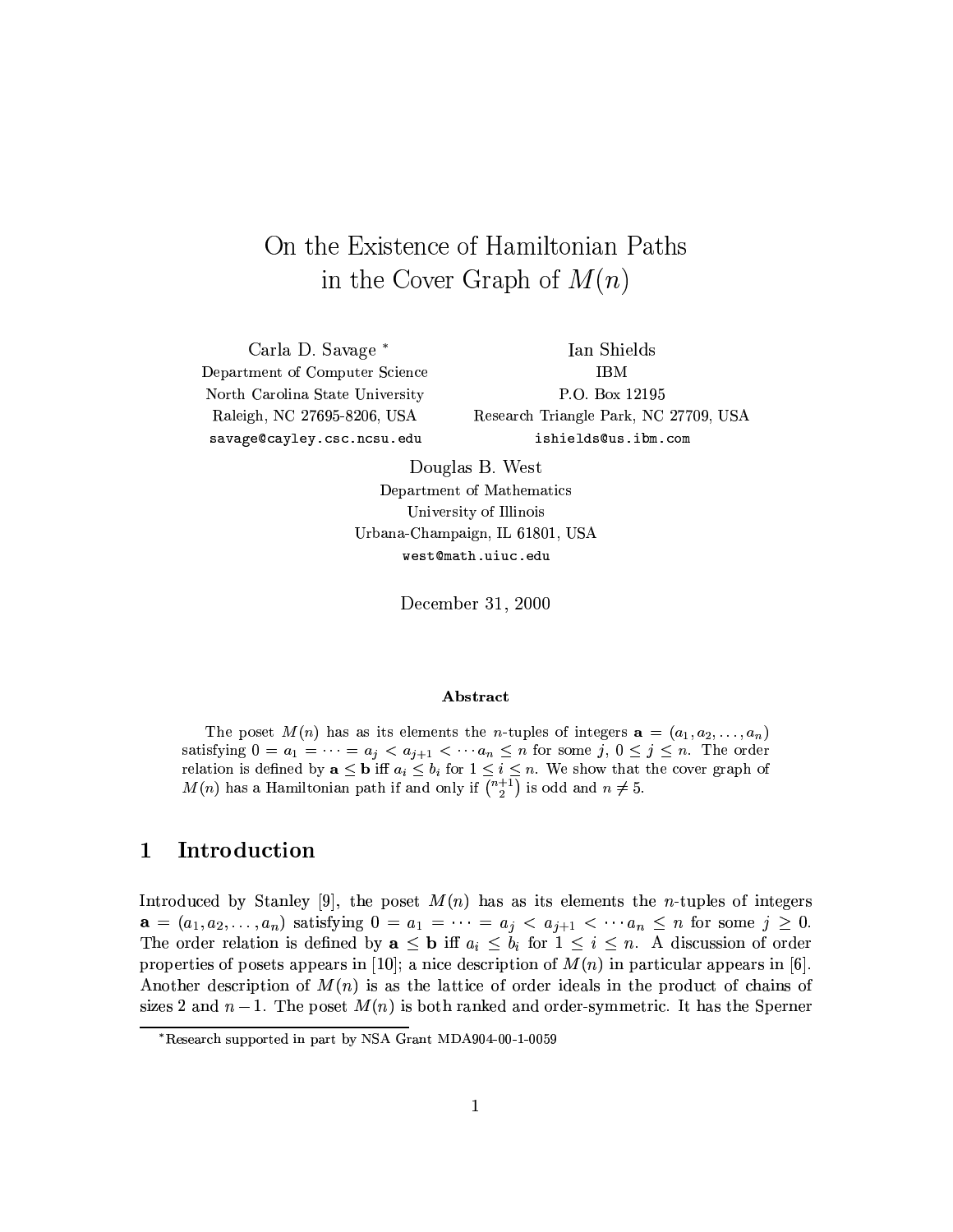

Figure 1: Two views of the cover graph of  $M(4)$ .

property, and it is rank-unimodal [9, 6]. It is unknown whether  $M(n)$  has a symmetric chain decomposition.

In contrast to the order-theoretic properties of  $M(n)$ , in this paper we consider graphtheoretic properties of its Hasse diagram. When viewed as an undirected graph, the Hasse diagram is called the *cover graph* of the poset. Vertices are adjacent in the cover graph if they are related elements of the poset with no other elements between them. As illustrated in Figure 1, the elements of  $M(n)$  can be viewed as the subsets of the set  $[n] = \{1, 2, \ldots, n\}$ . In this phrasing, two vertices are adjacent in the cover graph if one is obtained from the other by adding the element 1 or by augmenting one element by one. We prove that the cover graph of  $M(n)$  has a Hamiltonian path if and only if  $\binom{n+1}{2}$  is odd and  $n \neq 5$ . We set up the main result in Section 2 and describe the construction in Section 3.

For comparison and motivation, we mention a more familiar partial order on the same set: the inclusion relation. This defines a poset on the subsets of  $[n]$ , called the *Boolean lattice*  $B(n)$ . Its cover graph is the *n*-cube. The *n*-cube is Hamiltonian and has Hamiltonian paths satisfying a wide variety of constraints (e.g.  $[2, 3, 4, 5, 7]$ ). It is easy to obtain a Hamiltonian path in  $B(n)$  by induction. The cover graph of  $M(n)$  has a somewhat more complicated structure than that of  $B(n)$  and fewer edges:  $(n + 1)2^{n-2}$  instead of  $n2^{n-1}$ .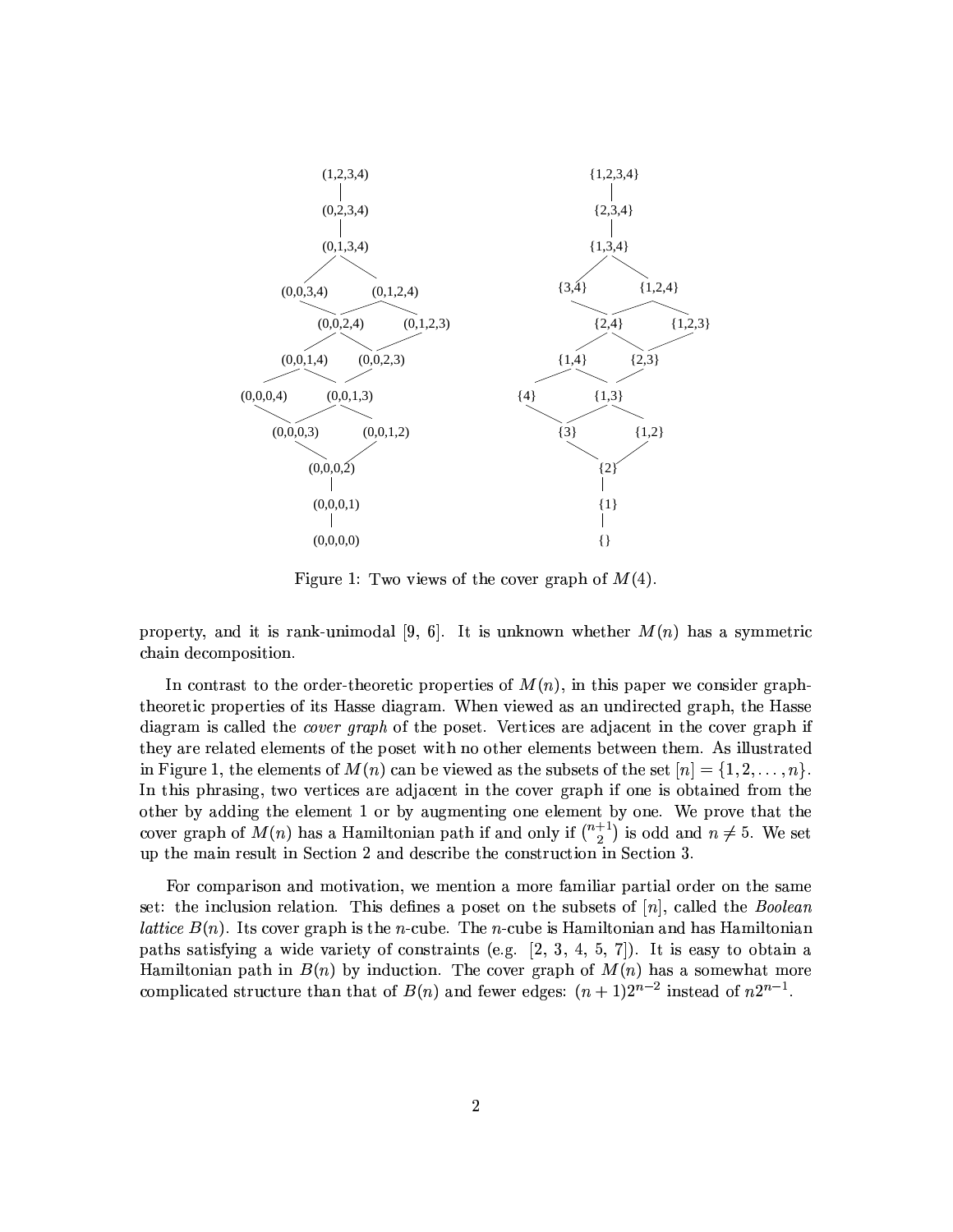#### $\bf{2}$ **Necessary Conditions**

Let  $A_n$  be the cover graph of  $M(n)$ . For compactness, we will represent the vertices of  $A_n$  as subsets of [n]. We write element  $\mathbf{a} \in M(n)$  satisfying  $0 = a_1 = \cdots = a_j < a_{j+1} < \cdots a_n \le n$ as the vertex  $\{a_1, \ldots, a_n\}$  of  $A_n$ , as in Figure 1.

For sets X, Y, let  $X \oplus Y = (X \cup Y) \setminus (X \cap Y)$ . In  $A_n$  vertices X and Y are adjacent if and only if

- (i)  $|X| = |Y|$  and  $X \oplus Y = \{i, i + 1\}$  for some i or
- (ii)  $X \oplus Y = \{1\}.$

For a finite set S, let  $\sigma(S)$  denote the sum of the elements of S. Note that if X and Y are adjacent in  $A_n$  then  $\sigma(X)$  and  $\sigma(Y)$  differ by 1. Thus  $A_n$  is bipartite with bipartition  $(E_n, O_n)$ , where

$$
E_n = \{ X \in 2^{[n]} \; : \; \sigma(X) \text{ is even} \}
$$
  

$$
O_n = \{ X \in 2^{[n]} \; : \; \sigma(X) \text{ is odd} \}
$$

**Proposition 1** For  $n \geq 1$ , if  $\binom{n+1}{2}$  is even, then  $A_n$  does not have a Hamiltonian path.

**Proof.** Always  $|E_n| = |O_n|$ , so a Hamiltonian path in  $A_n$  must have one endpoint in  $E_n$ and the other in  $O_n$ . On the other hand,  $A_n$  has two vertices of degree 1, namely  $\emptyset$  and  $[n]$ . which therefore must be the endpoints of any Hamiltonian path. If  $\sigma([n]) = \binom{n+1}{2}$  is even, then the vertices that must be the endpoints both lie in  $E_n$ .  $\Box$ 

When  $n = 5$ ,  $\binom{n+1}{2}$  is odd, but  $A_5$  does not have a Hamiltonian path. To see this, note in Figure 2 that vertices of degree 2 in  $A_n$  successively force a Hamiltonian path in  $A_5$  to use the edges on the disjoint paths (shown in boldface on the figure):

 $\emptyset$ , {1}, {2}, {1, 2}, {1, 3}, {3}, {4}, {5}, {1, 5}, {1, 4}, {2, 4}, {2, 3}, {1, 2, 3}, {1, 2, 4}

and

$$
{1, 2, 3, 4, 5}, {2, 3, 4, 5}, {1, 3, 4, 5}, {3, 4, 5}, {2, 4, 5}, {1, 2, 4, 5}, {1, 2, 3, 5}, {1, 2, 3, 4}, {2, 3, 4}, {2, 3, 5}, {1, 3, 5}, {1, 4, 5}, {4, 5}, {3, 5}.
$$

However, the subgraph of  $A_n$  induced by  $\{1, 2, 4\}$ ,  $\{3, 5\}$ ,  $\{2, 5\}$ ,  $\{3, 4\}$ ,  $\{1, 2, 5\}$ , and  $\{1, 3, 4\}$ is a 6-cycle in which  $\{1,2,4\}$  and  $\{3,5\}$  are diametrically opposite. Hence the path cannot be completed.

In the remainder of this paper, we prove the following theorem.

**Theorem 1** For  $n \geq 1$ , if  $\binom{n+1}{2}$  is odd and  $n \neq 5$ , then  $A_n$  has a Hamiltonian path.

This is clear for  $n \leq 2$ . For  $n > 5$ , the result will follow from Lemma 5 in the next section.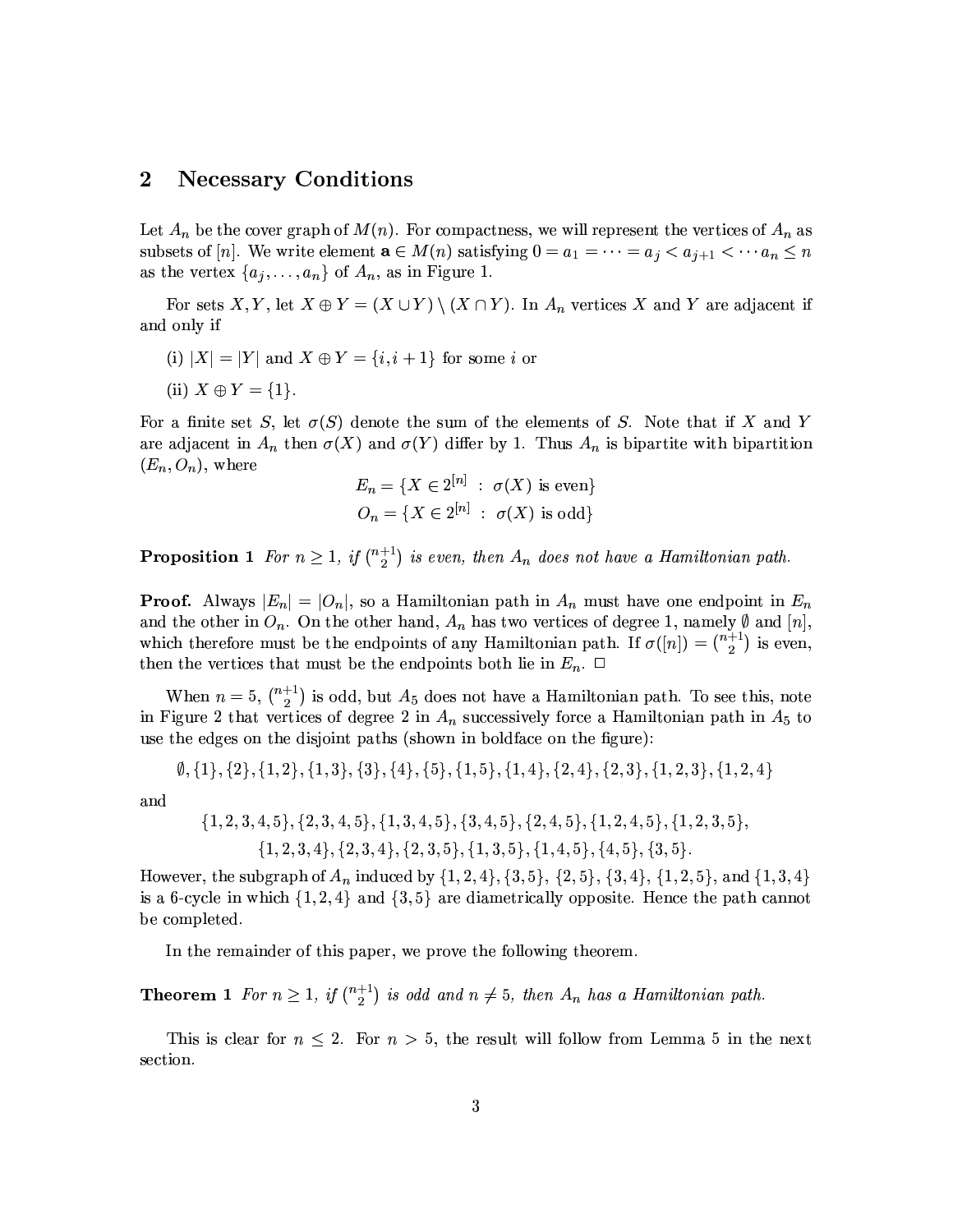

Figure 2:  $A_5$ , the cover graph of  $M(5)$ .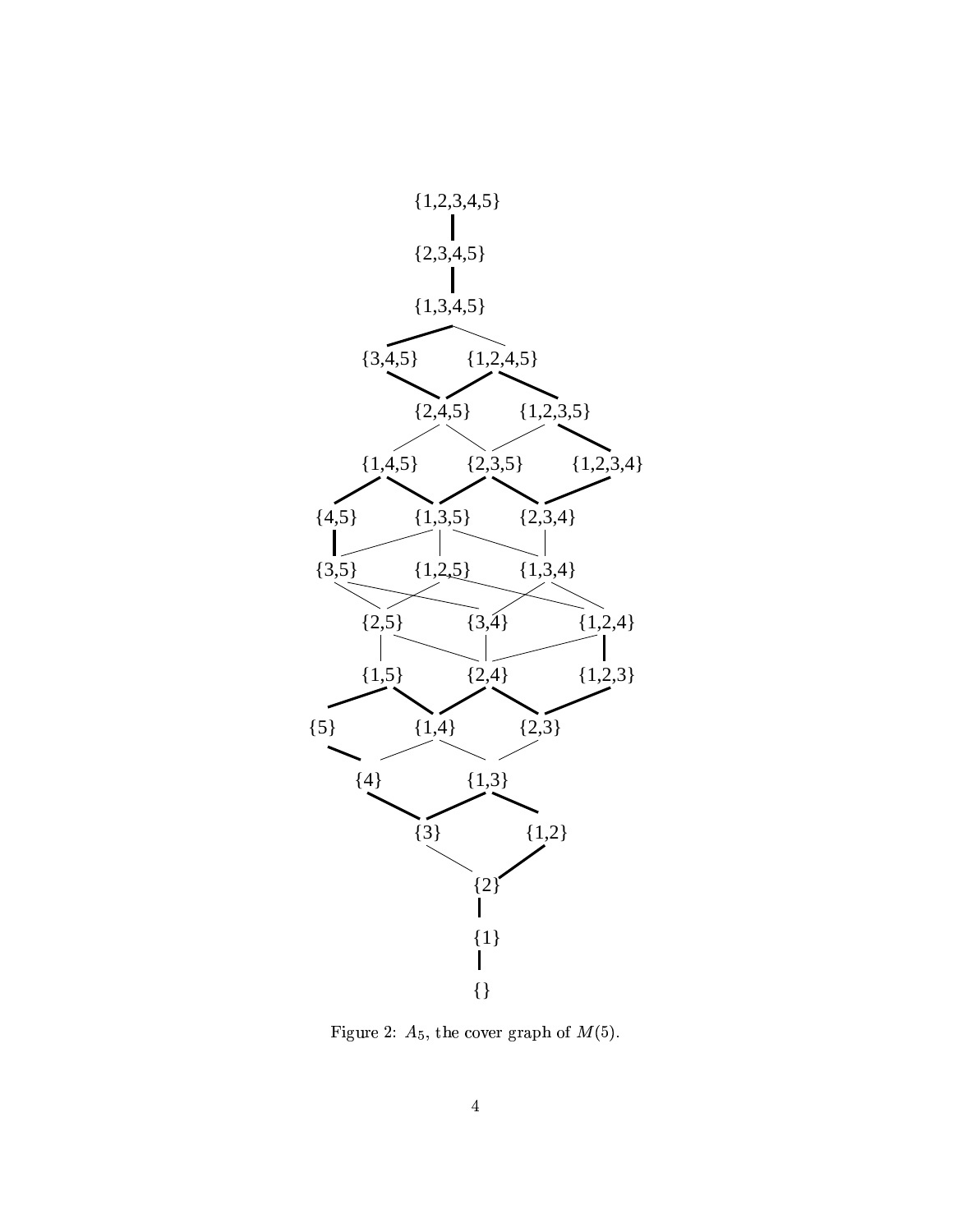#### 3 **Construction of Paths**

For  $n \geq 3$ , let  $G_n$  be the subgraph of  $A_n$  induced by the vertices  $V(G_n) = V(A_n)$  $\{\emptyset, \{1\}, \{2, 3, \ldots, n\}, [n]\}.$  Note that  $A_n$  has a Hamiltonian path if and only if  $G_n$  has a Hamiltonian path from  $\{2\}$  to  $\{1, 3, ..., n\}$ . We will prove via a sequence of lemmas that such a path exists in  $G_n$  whenever  $\binom{n+1}{2}$  is odd and  $n \neq 5$ . Our strategy is to build up paths and cycles in subgraphs of  $G_n$  that we will combine to form the desired Hamiltonian path.

For  $n \geq 3$ , let  $e_n$  and  $a_n$  denote the edges in  $G_n$ :

$$
e_n = \{1, 2, \dots, n-1\} \{2, \dots, n-1\}
$$

$$
a_n = \{n\} \{1, n\}.
$$

(We use uv to denote the edge joining adjacent vertices u and v.)

**Lemma 1** For  $n \geq 3$ , every Hamiltonian cycle in  $G_n$  contains the following edges:

(a)  $\{2\}\{3\}$ (b)  $\{2\}\{1,2\}$ (c)  $\{1,2\}\{1,3\}$ (d)  $\{n\}\{1,n\} = a_n$ (e)  $[n-1]\{2,3,\ldots n-1\}=e_n$ 

Furthermore, for each edge uv in (a)-(e) every Hamiltonian path in  $G_n$  that does not start or end at u or v contains the edge uv.

**Proof.** This holds because each of the vertices  $\{1, 2, ..., n-1\}, \{n\}, \{2\}, \text{ and } \{1, 2\}$  has degree 2 in  $G_n$ .  $\square$ 

When H is a subgraph of  $G_{n-1}$ , let nH denote the subgraph of  $G_n$  obtained from the graph H by replacing each vertex X of H by the vertex  $X \cup \{n\}$ . For an edge  $e = XY$ , let  $V(e)$  denote the set  $\{X,Y\}$ . Then the vertex set of  $G_n$  is the disjoint union

$$
V(G_n) = V(G_{n-1}) \cup V(nG_{n-1}) \cup V(e_n) \cup V(a_n). \tag{1}
$$

Let P be a path in  $G_n$  containing edge uv, and let  $e = wz$  be an edge of  $G_n$  with neither w nor z on P. If uw and vz are also edges of  $G_n$ , then by "pulling e into P" we will mean replacing the edge uv of P by the path  $u, w, z, v$  to obtain a new path P' with  $V(P') = V(P) \cup V(e).$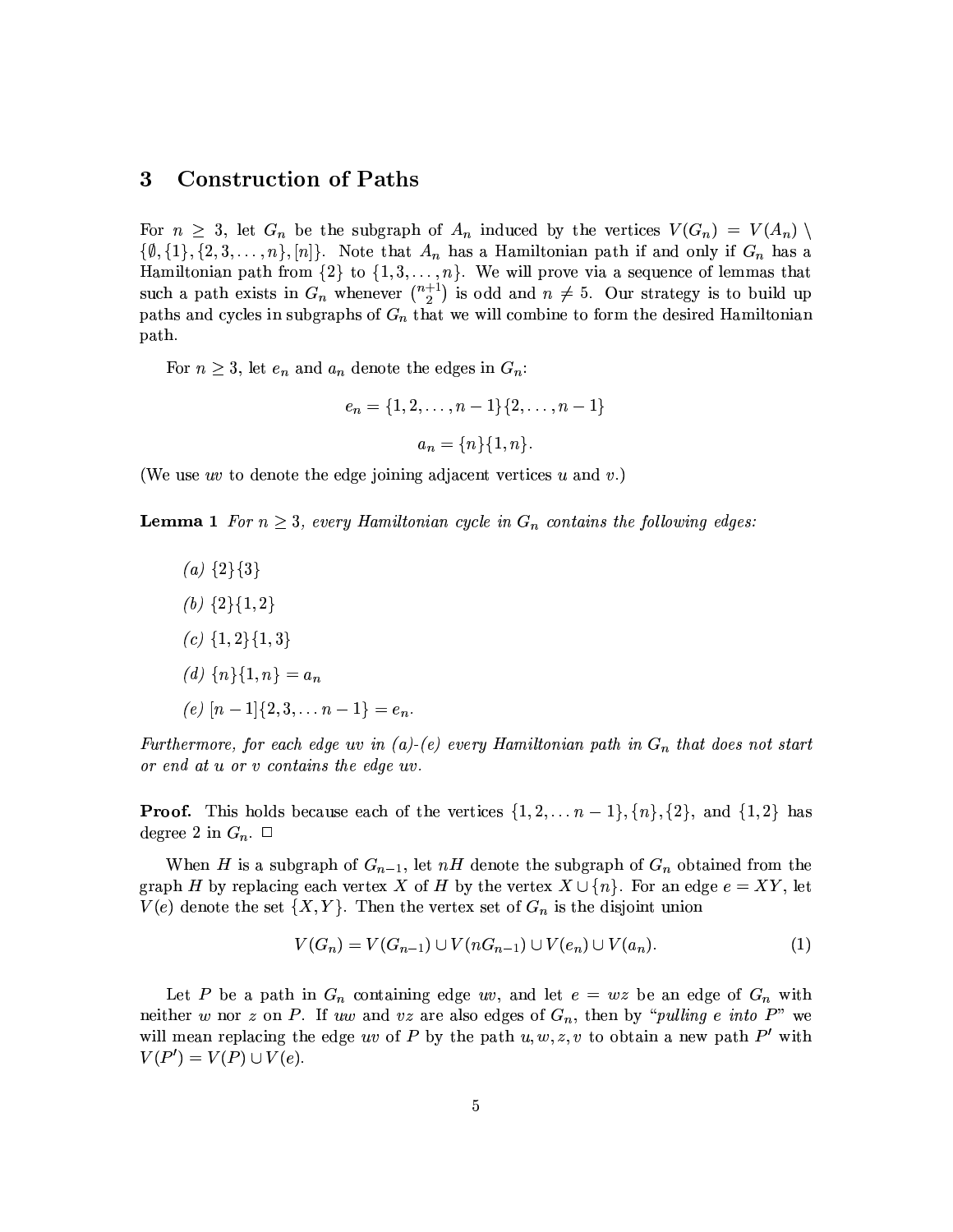

Figure 3: Construction of  $C_n$  in Lemma 2 when  $C_{n-1}$  contains  $\{2, n-1\}\{3, n-1\}$ .



Figure 4: Construction of  $C_n$  in Lemma 2 when  $C_{n-1}$  contains  $\{1, 2, n-1\}\{1, 3, n-1\}$ .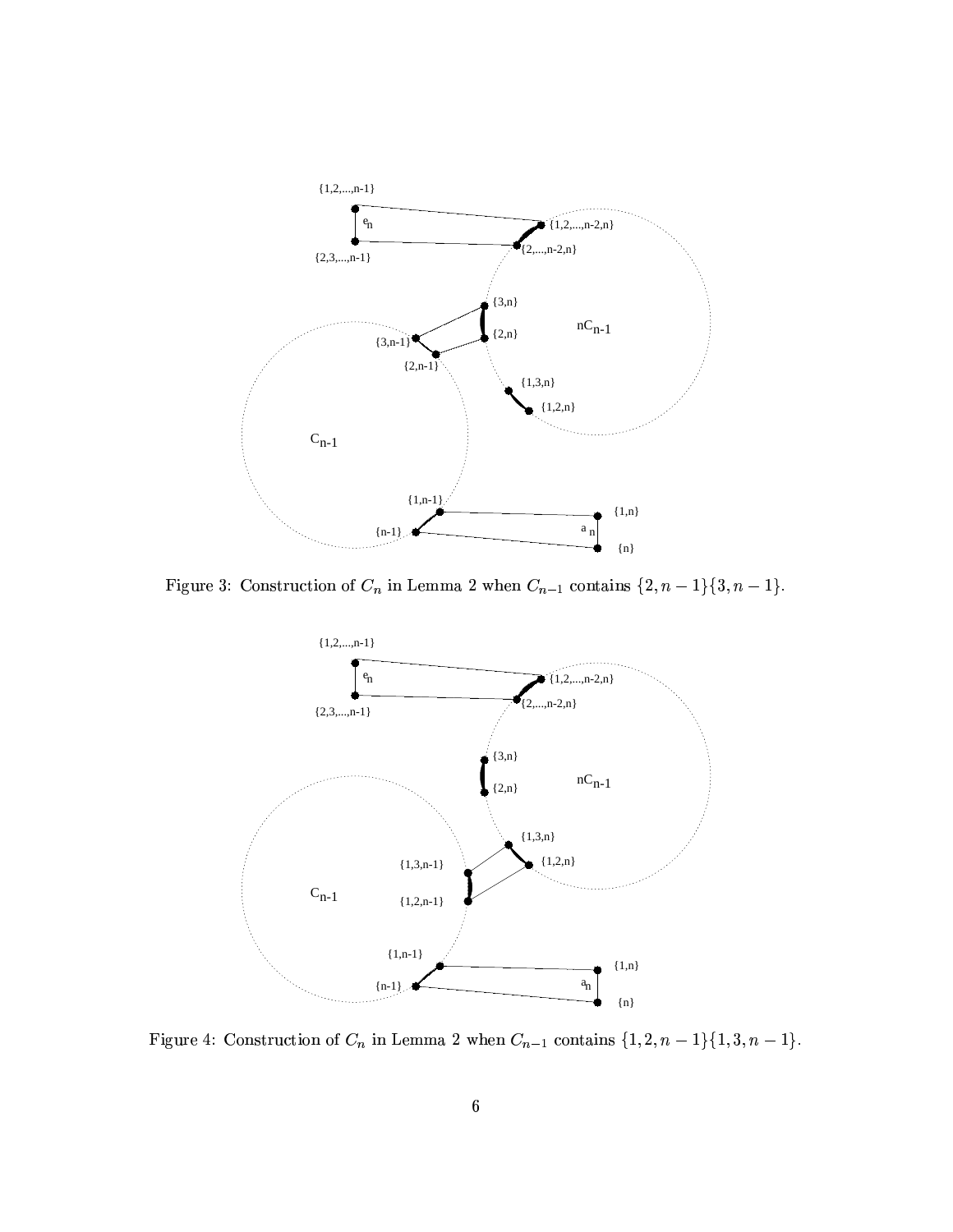Note that if P and Q are Hamiltonian paths in  $G_{n-1}$ , then by Lemma 1 we can pull  $a_n$ into P as long as P does not start or end with  $\{n-1\}$  or  $\{1,n-1\}$  and we can pull  $e_n$  into  $nQ$  as long as Q does not start or end with  $[n-2]$  or  $\{2,3,\ldots,n-2\}$ .

**Lemma 2** For  $n \geq 3$ ,  $G_n$  has a Hamiltonian cycle  $C_n$ . For  $n \geq 4$ , there is such a cycle containing the edge  $\{2, n\}$ ,  $\{3, n\}$  and such a cycle containing the edge  $\{1, 2, n\}$ ,  $\{1, 3, n\}$ .

**Proof.** For  $n = 3$ ,  $G_3$  itself is the cycle  $C_3$  (of length 4). For  $n = 4$ , the cycle  $C_4$  below contains both special edges.

 $\{2\}, \{1, 2\}, \{1, 3\}, \{2, 3\}, \{1, 2, 3\}, \{1, 2, 4\}, \{1, 3, 4\}, \{3, 4\}, \{2, 4\}, \{1, 4\}, \{4\}, \{3\}$ 

Assume that  $n > 4$ , and let  $C_{n-1}$  be a Hamiltonian cycle in  $G_{n-1}$  satisfying one of the claimed conditions of the theorem. By (1), we can form  $C_n$  from  $C_{n-1}$  and  $nC_{n-1}$  as follows. Pull edge  $e_n$  into  $nC_{n-1}$  and edge  $a_n$  into  $C_{n-1}$  and then link the cycles together as described below.

If  $C_{n-1}$  contains edge  $\{2, n-1\}\{3, n-1\}$ , then delete this edge from  $C_{n-1}$  and delete edge  $\{2, n\}\{3, n\}$  from  $nC_{n-1}$  (guaranteed to exist by Lemma 1). Add edges  $\{2, n-1\}\{2, n\}$ and  $\{3, n-1\}\{3, n\}$ . (See Figure 3. In this and other figures vertices need not occur on cycles and paths in the order shown.) The resulting cycle contains edge  $\{1,2,n\}\{1,3,n\}$ , since Lemma 1 implies that  $C_{n-1}$  contains edge  $\{1,2\}\{1,3\}.$ 

In the other case,  $C_{n-1}$  contains the edge  $\{1, 2, n-1\}$ ,  $\{1, 3, n-1\}$ . Delete this edge from  $C_{n-1}$  and delete edge  $\{1,2,n\}\{1,3,n\}$  from  $nC_{n-1}$  (guaranteed to exist by Lemma 1.) Add edges  $\{1, 2, n-1\}$  $\{1, 2, n\}$  and  $\{1, 3, n-1\}$  $\{1, 3, n\}$ . (See Figure 4.) The resulting cycle contains edge  $\{2, n\}\{3, n\}$ , since Lemma 1 implies that  $C_{n-1}$  contains edge  $\{2\}\{3\}$ .  $\Box$ 

**Lemma 3** For  $n \geq 5$ ,  $G_n$  has a Hamiltonian path  $Q_n$  from  $\{2\}$  to  $\{2,n\}$  if n is odd and from  $\{2\}$  to  $\{1, 2, n\}$  if n is even.

**Proof.** For  $n = 5$ , a path  $Q_5$  satisfying the requirements is shown in Figure 5 (compare with Figure 2). Assume  $n > 5$ . If n is odd, then the induction hypothesis implies that  $G_{n-1}$ has a Hamiltonian path  $Q_{n-1}$  from  $\{2\}$  to  $\{1, 2, n\}$ . By Lemma 2,  $nG_{n-1}$  has a Hamiltonian cycle  $nC_{n-1}$ . By (1) we can form  $Q_n$  from  $Q_{n-1}$  and  $nC_{n-1}$  by pulling edge  $e_n$  into  $nC_{n-1}$ and edge  $a_n$  into  $Q_{n-1}$  and then linking the resulting path and cycle as follows. By Lemma 1,  $nC_{n-1}$  contains the edge  $\{2, n\}\{1, 2, n\}$ . Delete this edge and add the edge from the endpoint  $\{1, 2, n-1\}$  of  $Q_{n-1}$  to the vertex  $\{1, 2, n\}$  of  $nC_{n-1}$ . The result is a Hamiltonian path  $Q_n$  in  $G_n$  from  $\{2\}$  to  $\{1, 2, n\}$  (Figure 6).

If n is even, then the induction hypothesis implies that  $G_{n-1}$  has a Hamiltonian path  $Q_{n-1}$  from  $\{2\}$  to  $\{2, n-1\}$ . Construct  $Q_n$  as in the odd case, except in the final step. add the edge from the endpoint  $\{2, n-1\}$  of  $Q_{n-1}$  to the vertex  $\{2, n\}$  of  $nC_{n-1}$ , giving a Hamiltonian path  $Q_n$  in  $G_n$  from  $\{2\}$  to  $\{2,n\}$  (Figure 6).  $\Box$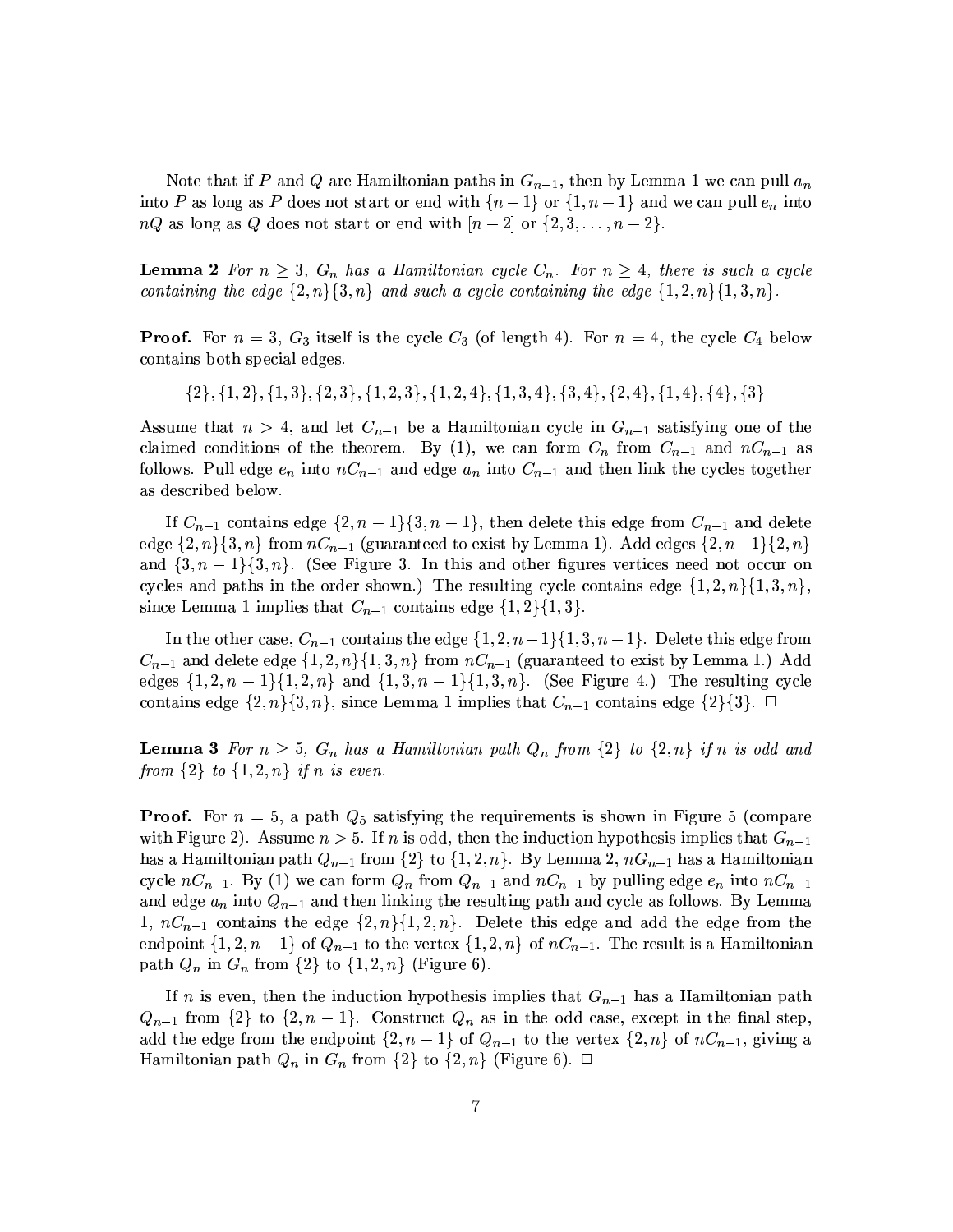| $Q_5 =$      |                                        |               |               |               |                                            |             |  |  |  |  |
|--------------|----------------------------------------|---------------|---------------|---------------|--------------------------------------------|-------------|--|--|--|--|
| $\{2\},\$    | $\{1,2\},\$                            | $\{1,3\},\$   | $\{3\},\$     | $\{4\},\$     | $\{5\},\,$                                 | $\{1,5\},\$ |  |  |  |  |
| $\{1,4\},\$  | $\{2,4\},\$                            | $\{2,3\},\$   | $\{1,2,3\},\$ | $\{1,2,4\},\$ | $\{1,3,4\},\$                              | $\{3,4\},\$ |  |  |  |  |
| $\{3, 5\},\$ | $\{4,5\},\$                            | $\{1,4,5\},\$ | $\{2,4,5\},\$ | $\{3,4,5\},\$ | $\{1,3,4,5\}, \{1,2,4,5\},$                |             |  |  |  |  |
|              | $\{1,2,3,5\}, \{1,2,3,4\}, \{2,3,4\},$ |               |               |               | $\{2,3,5\}, \{1,3,5\}, \{1,2,5\}, \{2,5\}$ |             |  |  |  |  |

Figure 5: The Hamiltonian path  $Q_5$  in  ${\cal G}_5$  (read across) in Lemma 3.



Figure 6: Construction of  $Q_n$  in Lemma 3.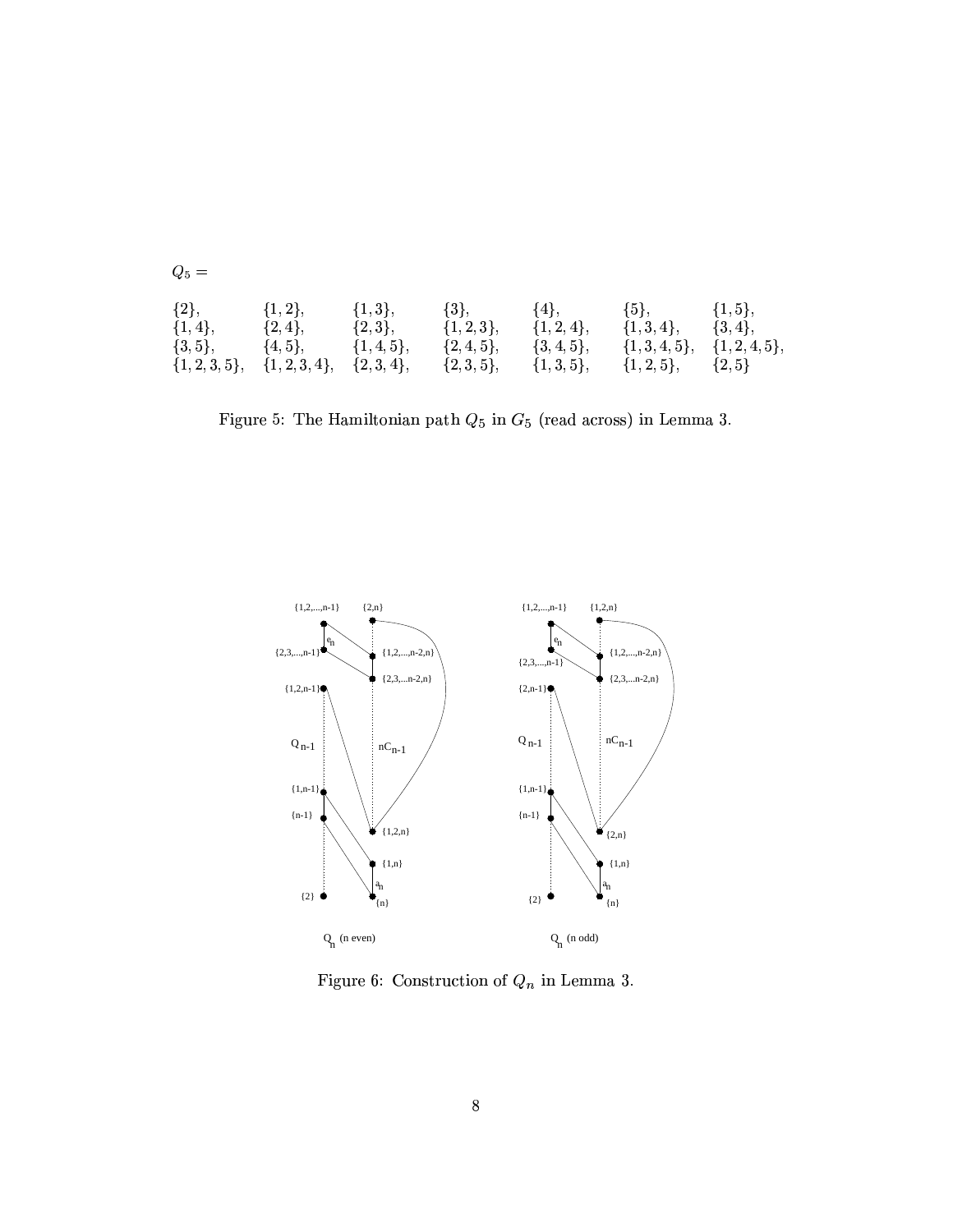$\begin{array}{c} \{3\}, \\ \{1,2,3\}, \end{array}$  $\{1,2\},\$  $\{2\},\\ \{2,3\},$  $\{4\},$ <br>{1,2,4},  $\{5\}, \{1,3,4\},$  $\{1,5\},$  $\{1,4\},\$  ${1,3},$  ${3, 4},$  ${2, 4},$  $\{2, 4, 5\},\$  ${1, 4, 5},$  ${3, 4, 5},$  ${1, 3, 4, 5},$  $\{2, 5\},\$  $\{3, 5\},\$  $\{4, 5\},\$  ${2,3,4},$  ${2, 3, 5},$  $\{1, 2, 4, 5\},\$  ${1, 2, 3, 5},$  ${1, 2, 3, 4},$  ${1, 3, 5},$  ${1, 2, 5}$ 

 $Q_5^* =$ 

Figure 7: The Hamiltonian path  $Q_5^*$  in  $G_5$  (read left to right) in Lemma 4.



Figure 8: Construction of  $Q_n^*$  in Lemma 4.

**Lemma 4** For  $n \geq 5$ ,  $G_n$  has a Hamiltonian path  $Q_n^*$  from  $\{1,2\}$  to  $\{1,2,n\}$  if n is odd and from  $\{1,2\}$  to  $\{2,n\}$  if n is even.

**Proof.** For  $n = 5$ , a path  $Q_5^*$  satisfying the requirements is shown in Figure 7 (compare with Figure 2). For  $n > 5$ ,  $Q_n^*$  is constructed from  $Q_{n-1}^*$  and  $nC_{n-1}$  exactly as  $Q_n$  is constructed from  $Q_{n-1}$  and  $nC_{n-1}$  in the proof of Lemma 3. (See Figure 8).  $\Box$ 

**Lemma 5** For  $n \ge 6$ ,  $G_n$  has a Hamiltonian path  $P_n$  from  $\{2\}$  to  $\{1, 3, 4, ..., n\}$  if  $\binom{n+1}{2}$  is odd and from  $\{2\}$  to  $\{3, 4, ..., n\}$  if  $\binom{n+1}{2}$  is even. In addition, when  $n \ge 6$  and  $\binom{n+1}{2}$  is odd,  $G_n$  has a Hamiltonian path  $R_n$  from  $\{1,2\}$  to  $\{3,4,\ldots,n\}$ .

**Proof.** For the basis case  $n = 6$ , paths  $P_6$  and  $R_6$  satisfying the requirements are given in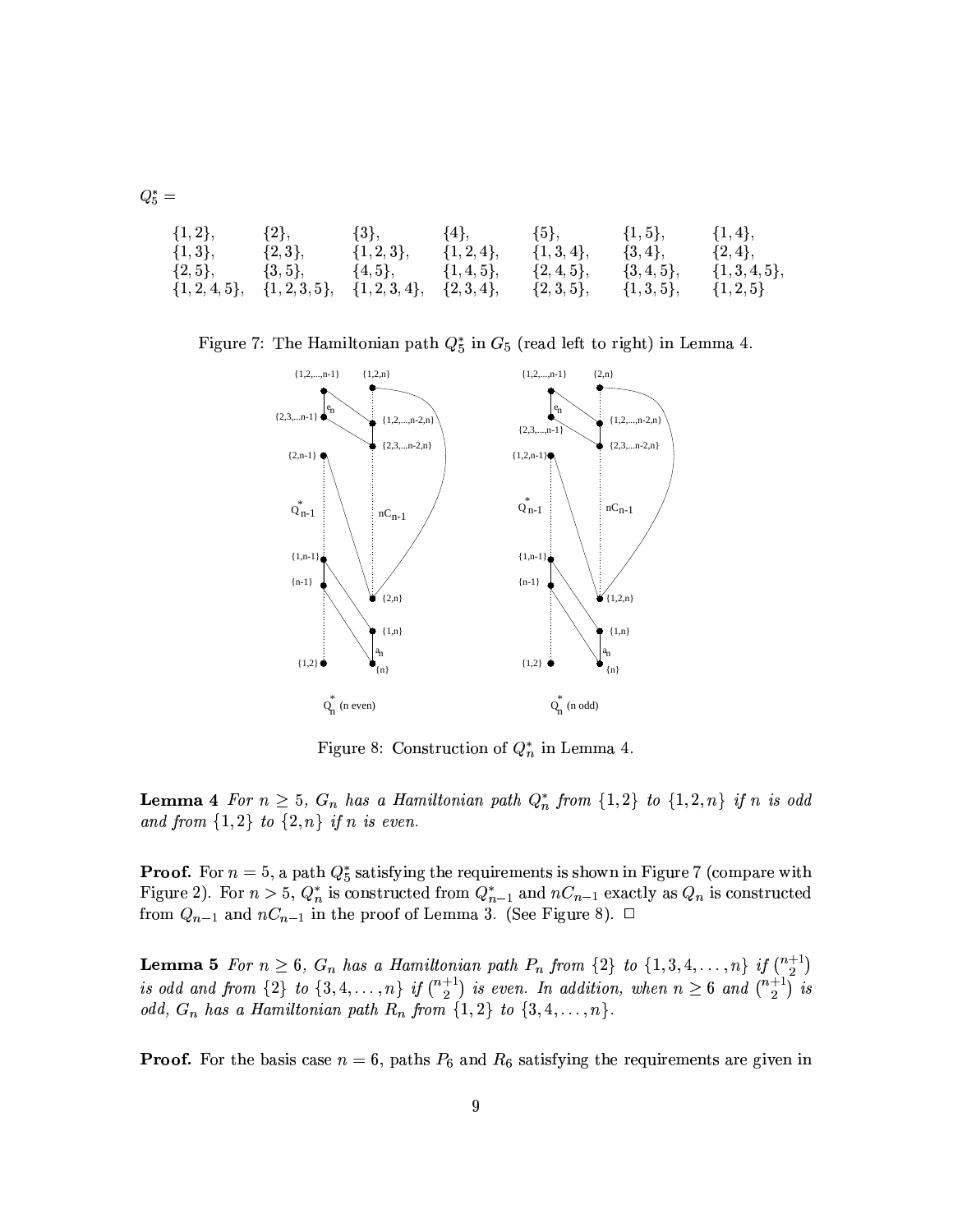| $P_6 =$                                                                                                                                                     |                                                                                                                                                                      |                                                                                                                                                                |                                                                                                                                                                    |                                                                                                                                                 |                                                                                                                                          |                                                                                                                                      |  |  |  |
|-------------------------------------------------------------------------------------------------------------------------------------------------------------|----------------------------------------------------------------------------------------------------------------------------------------------------------------------|----------------------------------------------------------------------------------------------------------------------------------------------------------------|--------------------------------------------------------------------------------------------------------------------------------------------------------------------|-------------------------------------------------------------------------------------------------------------------------------------------------|------------------------------------------------------------------------------------------------------------------------------------------|--------------------------------------------------------------------------------------------------------------------------------------|--|--|--|
| ${2},$<br>${2,3},$<br>${6},$<br>$\{5,6\},\$<br>$\{2, 4, 6\},\$<br>${1, 3, 5},$<br>${3, 4, 5},$<br>$\{3, 4, 6\},\$<br>${1, 2, 4, 5, 6},$                     | ${1, 2},$<br>${1, 2, 3},$<br>${1, 6},$<br>${1, 5, 6},$<br>${1, 4, 6},$<br>${2, 3, 5},$<br>$\{1, 3, 4, 5\},\$<br>$\{3, 5, 6\}$ ,<br>$\{2, 4, 5, 6\}$ ,                | ${1,3},$<br>${1, 2, 4},$<br>$\{2,6\},\$<br>${2, 5, 6},$<br>${1, 4, 5},$<br>${2, 3, 4},$<br>$\{2,3,4,5\},\$<br>$\{4, 5, 6\}$ ,<br>$\{3, 4, 5, 6\},\$            | $\{3\},$<br>${1, 2, 5},$<br>$\{1, 2, 6\},\$<br>$\{1, 2, 5, 6\},\$<br>${4, 5},$<br>${1, 2, 3, 4},$<br>${1, 2, 3, 4, 5},$<br>$\{1, 4, 5, 6\}$<br>$\{1, 3, 4, 5, 6\}$ | $\{4\},\$<br>${2, 5},$<br>${1, 3, 6},$<br>$\{1, 2, 4, 6\},\$<br>$\{3, 5\},\$<br>$\{1, 2, 3, 5\},\$<br>$\{1, 2, 3, 4, 6\},\$<br>$\{1, 3, 5, 6\}$ | ${1, 4},$<br>${1, 5},$<br>$\{3,6\},\$<br>$\{1, 2, 3, 6\},\$<br>$\{3, 4\},\$<br>${1, 2, 4, 5},$<br>$\{2,3,4,6\},\$<br>$\{2, 3, 5, 6\}$ ,  | ${2, 4},$<br>${5},$<br>${4, 6},$<br>${2, 3, 6},$<br>${1, 3, 4},$<br>${2, 4, 5},$<br>$\{1, 3, 4, 6\},\$<br>${1, 2, 3, 5, 6},$         |  |  |  |
| $R_6 =$                                                                                                                                                     |                                                                                                                                                                      |                                                                                                                                                                |                                                                                                                                                                    |                                                                                                                                                 |                                                                                                                                          |                                                                                                                                      |  |  |  |
| ${1, 2},$<br>$\{2,6\},\$<br>${2,3}$ ,<br>${1, 2, 3, 4},$<br>$\{5,6\},\$<br>$\{2,3,5\}$ ,<br>$\{1, 3, 4, 5\},\$<br>$\{1, 4, 5, 6\},\$<br>$\{1, 2, 3, 5, 6\}$ | ${2},$<br>$\{1, 2, 6\},\$<br>${1, 2, 3},$<br>$\{1, 2, 3, 5\},\$<br>$\{4, 6\},\$<br>$\{1, 3, 5\},\$<br>$\{3, 4, 5\},\$<br>$\{2, 4, 5, 6\}$ ,<br>$\{1, 2, 4, 5, 6\},\$ | $\{3\},\$<br>${1, 2, 5},$<br>${1, 2, 4},$<br>$\{1, 2, 3, 6\},\$<br>$\{3, 6\}$ ,<br>$\{3, 5\},\$<br>${3, 4, 6},$<br>$\{2, 3, 5, 6\}$ ,<br>$\{1, 3, 4, 5, 6\}$ , | ${4},$<br>${2, 5},$<br>${2, 4},$<br>${1, 2, 4, 6},$<br>$\{1, 3, 6\},\$<br>$\{4, 5\},\$<br>$\{1, 3, 4, 6\},\$<br>$\{2, 3, 4, 6\},\$<br>$\{3, 4, 5, 6\}$             | $\{5\},\$<br>${1, 5},$<br>${3, 4},$<br>$\{1, 2, 5, 6\},\$<br>$\{1, 4, 6\},\$<br>$\{1, 4, 5\},\$<br>$\{1, 3, 5, 6\}$ ,<br>$\{2, 3, 4, 5\}$ ,     | ${6},$<br>${1, 4},$<br>${1, 3, 4},$<br>$\{2, 5, 6\},\$<br>$\{2, 4, 6\},\$<br>$\{2, 4, 5\},\$<br>$\{3, 5, 6\}$ ,<br>$\{1, 2, 3, 4, 5\},\$ | ${1, 6},$<br>${1,3},$<br>${2, 3, 4},$<br>${1, 5, 6},$<br>$\{2, 3, 6\},\$<br>${1, 2, 4, 5},$<br>$\{4, 5, 6\},\$<br>${1, 2, 3, 4, 6},$ |  |  |  |

Figure 9: The Hamiltonian paths  $P_6$  and  $R_6$  (read across) in Lemma  $5$  .



Figure 10: Construction of  $P_n$  in Lemma 5 when  $\binom{n+1}{2}$  is even and n is (a) odd, (b) even.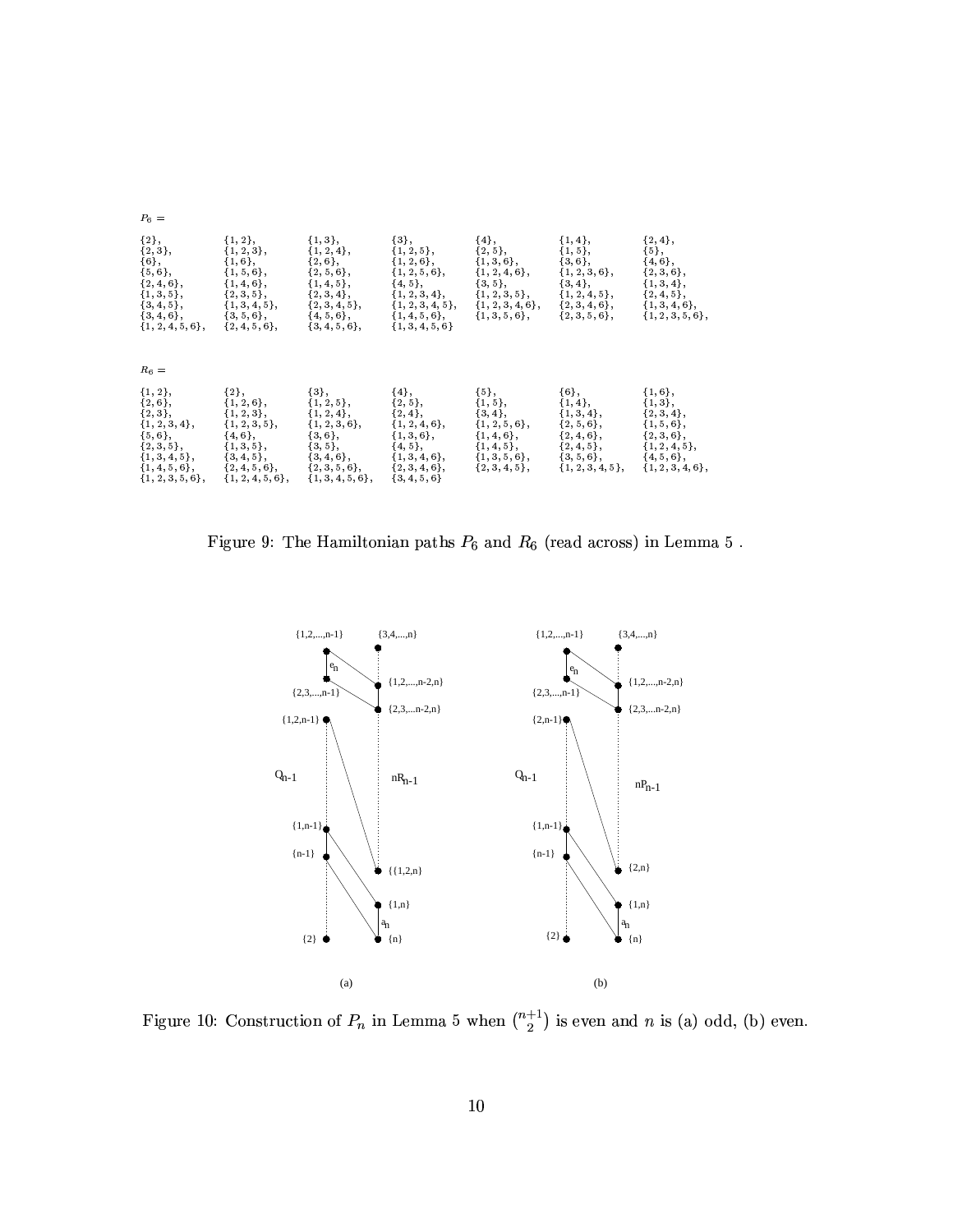

Figure 11: Construction of  $P_n$  and  $R_n$  in Lemma 5 when  $\binom{n+1}{2}$  is odd and n is odd.

Figure 9. Assume  $n > 6$ . We consider four cases, according to whether  $\binom{n+1}{2}$  and n are, independently, odd or eyen.

Case 1. If  $\binom{n+1}{2}$  is even and *n* is odd, then  $\binom{(n-1)+1}{2}$  is odd. By Lemma 3,  $G_{n-1}$  has a Hamiltonian path  $Q_{n-1}$  from  $\{2\}$  to  $\{1, 2, n-1\}$ . By the induction hypothesis,  $nG_{n-1}$  has a Hamiltonian path  $nR_{n-1}$  from  $\{1,2,n\}$  to  $\{3,4,\ldots,n-1,n\}$ . Construct  $P_n$  by pulling edge  $e_n$  into  $nR_{n-1}$  and edge  $a_n$  into  $Q_{n-1}$ . Now link  $Q_{n-1}$  to  $nR_{n-1}$  by adding edge  $\{1, 2, n-1\}$ {1, 2, n}. See Figure 10(a).

Case 2. If  $\binom{n+1}{2}$  is even and *n* is even, then by Lemma 3,  $G_{n-1}$  has a Hamiltonian path  $Q_{n-1}$  from  $\{2\}$  to  $\{2, n-1\}$ . By the induction hypothesis,  $nG_{n-1}$  has a Hamiltonian path  $nP_{n-1}$  from  $\{2,n\}$  to  $\{3,4,\ldots,n-1,n\}$ . Construct Hamiltonian path  $P_n$  in  $G_n$  by pulling edge  $e_n$  into  $nP_{n-1}$  and edge  $a_n$  into  $Q_{n-1}$  and then adding edge  $\{2, n-1\}$  $\{2, n\}$ . See Figure  $10(b).$ 

Case 3. If  $\binom{n+1}{2}$  is odd and n is odd, then we must construct both  $P_n$  and  $R_n$ . We first construct  $P_n$ . By Lemma 3,  $G_{n-1}$  has a Hamiltonian path  $Q_{n-1}$  from  $\{2\}$  to  $\{1, 2, n-1\}$ . By the induction hypothesis,  $nG_{n-1}$  has a Hamiltonian path  $nP_{n-1}$  from  $\{2, n\}$  to  $\{3, 4, ..., n\}$ . We take the complement in  $[n-1]$  of every set on the path  $P_{n-1}$  to get a path  $P_{n-1}$  from  $\{1,3,4,\ldots,n-1\}$  to  $\{1,2\}$ . Now  $n\overline{P_{n-1}}$  is a Hamiltonian path in  $nG_{n-1}$  from  $\{1,3,4,\ldots,n-1\}$  $1, n\}$  to  $\{1, 2, n\}$ . Note that  $n\overline{P_{n-1}}$  must have edge  $\{1, 2, ..., n-2, n\}$   $\{2, 3, ..., n-2, n\}$  by Lemma 1. To construct  $P_n$ , pull edge  $a_n$  into  $Q_{n-1}$  and edge  $e_n$  into  $n\overline{P_{n-1}}$ , and then join the two paths with the edge from  $\{1, 2, n-1\}$  to  $\{1, 2, n\}$  (Figure 11).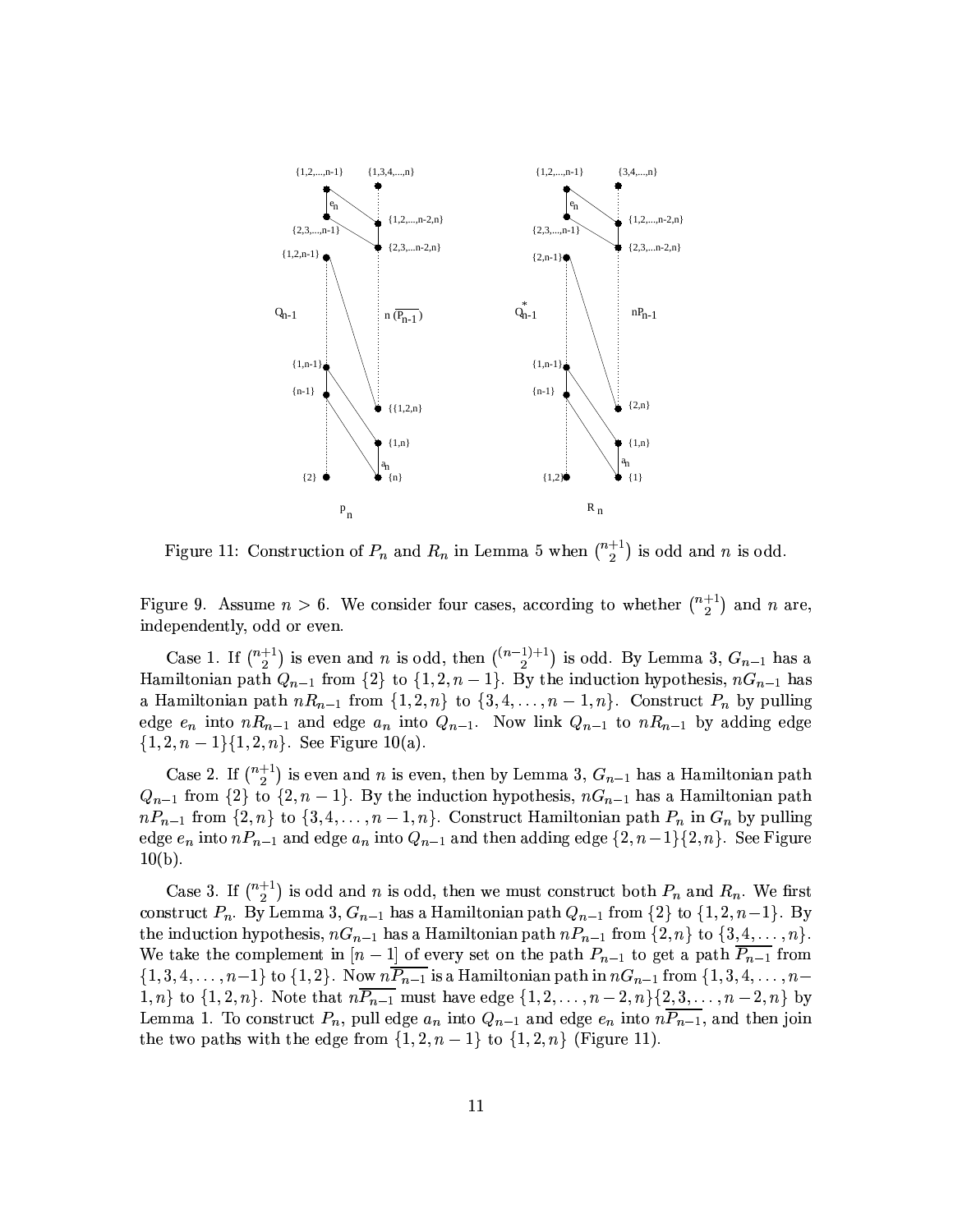

Figure 12: Construction of  $P_n$  and  $R_n$  in Lemma 5 when  $\binom{n+1}{2}$  is odd and n is even.

Next we construct  $R_n$ . By Lemma 4,  $G_{n-1}$  has a Hamiltonian path  $Q_{n-1}^*$  from  $\{1,2\}$  to  $\{2, n-1\}$ . By the induction hypothesis,  $nG_{n-1}$  has a Hamiltonian path  $nP_{n-1}$  from  $\{2, n\}$ to  $\{3, 4, \ldots, n-1, n\}$ . Pull edge  $e_n$  into  $nP_{n-1}$  and edge  $a_n$  into  $Q_{n-1}^*$ , and then join the paths by adding the edge  $\{2, n-1\}$  $\{2, n\}$  (Figure 11).

Case 4. If  $\binom{n+1}{2}$  is odd and *n* is even, then we again construct  $P_n$  and then  $R_n$ . By Lemma 3,  $G_{n-1}$  has a Hamiltonian path  $Q_{n-1}$  from  $\{2\}$  to  $\{2, n-1\}$ . By the induction hypothesis,  $nG_{n-1}$  has a Hamiltonian path  $nP_{n-1}$  from  $\{2,n\}$  to  $\{1,3,4,\ldots,n-1,n\}$ . Pull edge  $e_n$  into  $nP_{n-1}$  and edge  $a_n$  into  $Q_{n-1}$ , and then join the paths by adding the edge  $\{2, n-1\}\{2, n\}$  to form  $P_n$  (Figure 12).

By Lemma 4,  $G_{n-1}$  has a Hamiltonian path  $Q_{n-1}^*$  from  $\{1,2\}$  to  $\{1,2,n-1\}$ . By the induction hypothesis,  $nG_{n-1}$  has a Hamiltonian path  $nR_{n-1}$  from  $\{1,2,n\}$  to  $\{3,4,\ldots,n-1\}$ 1, n}. Pull edge  $e_n$  into  $nR_{n-1}$  and edge  $a_n$  into  $Q_{n-1}^*$ , and then join the paths by adding the edge  $\{1, 2, n-1\}\{1, 2, n\}$  to form  $R_n$  (Figure 12).  $\Box$ 

Theorem 1 now follows; when  $\binom{n+1}{2}$  is odd, inserting  $\emptyset$ ,  $\{1\}$  at the beginning and appending  $\{2,3,\ldots,n\}$ ,  $\{1,2,\ldots,n\}$  to the end of  $Q_n$  completes a Hamiltonian path in the full graph  $A_n$ .

The Hamiltonian path software described in [8] was most useful in allowing us initially to test the claim of Theorem 1 and then to find candidate Hamiltonian paths in  $G_n$  for the inductive construction.